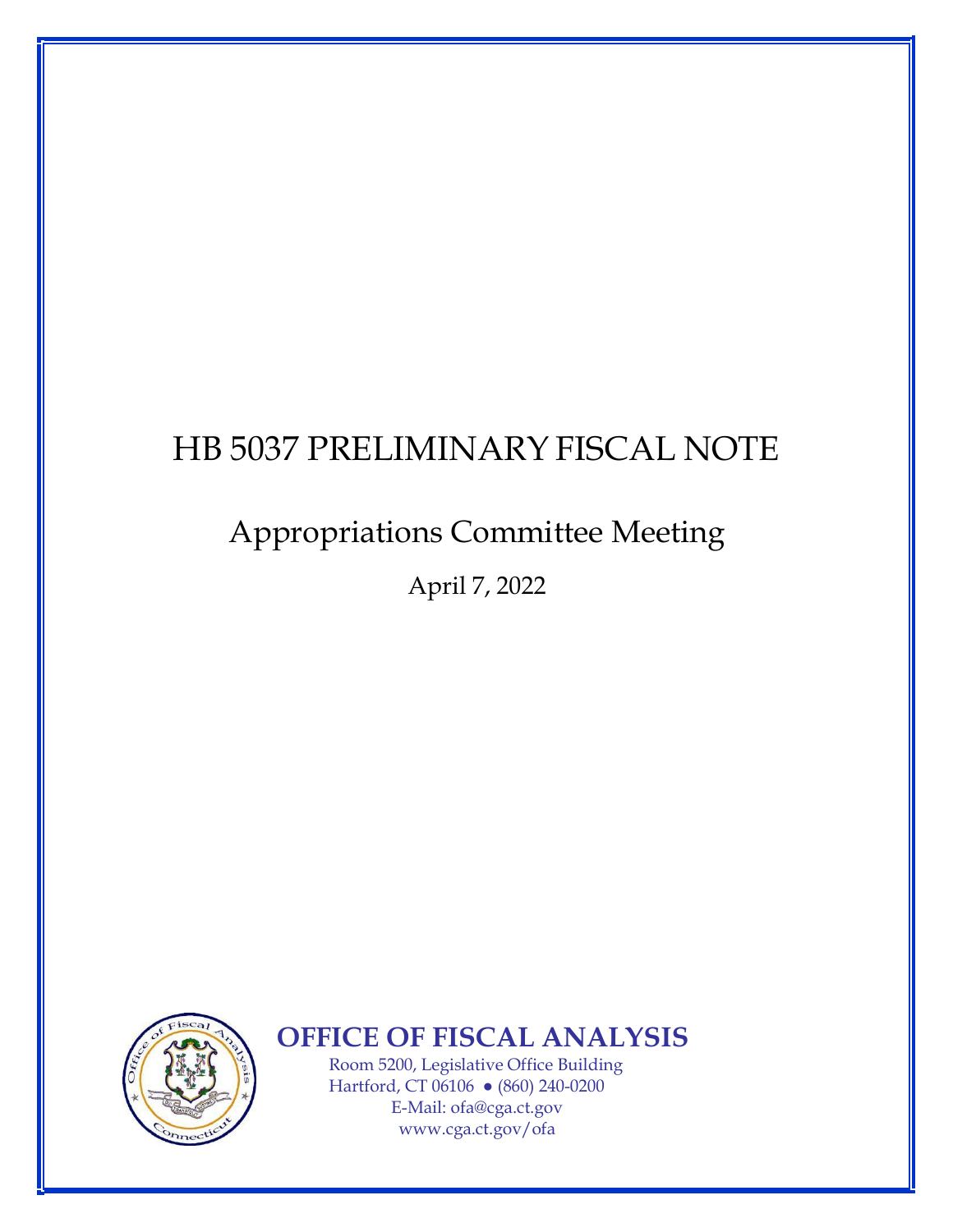### **HB 5037 - An Act Concerning the State Budget for the Biennium Ending June Thirtieth, 2023**

The Appropriations Committee budget includes appropriations in nine funds totaling \$24.2 billion in FY 23 as summarized in the table below.

| <b>Gross Appropriations by Fund</b>                               | FY 23 Original<br>\$ | FY 23 Committee<br><b>Revised</b><br>\$ | <b>FY 23</b><br><b>Revisions \$</b> |
|-------------------------------------------------------------------|----------------------|-----------------------------------------|-------------------------------------|
| General Fund                                                      | 21,661,537,548       | 22,184,927,842                          | 523,390,294                         |
| Special Transportation Fund                                       | 1,921,830,975        | 1,938,161,303                           | 16,330,328                          |
| <b>Banking Fund</b>                                               | 29,521,021           | 29,710,671                              | 189,650                             |
| <b>Insurance Fund</b>                                             | 122,471,874          | 123,015,429                             | 543,555                             |
| Consumer Counsel and Public Utility<br>Control Fund               | 30,976,441           | 32,319,563                              | 1,343,122                           |
| Workers' Compensation Fund                                        | 26,955,096           | 27,257,008                              | 301,912                             |
| Mashantucket Pequot and Mohegan Fund                              | 51,472,796           | 51,499,796                              | 27,000                              |
| Criminal Injuries Compensation Fund                               | 2,934,088            | 2,934,088                               |                                     |
| Tourism Fund                                                      | 13,069,988           | 13,434,253                              | 364,265                             |
| <b>Total Gross Appropriations</b>                                 | 23,860,769,827       | 24,403,259,953                          | 542,490,126                         |
| <b>General Fund Lapses</b>                                        |                      |                                         |                                     |
| <b>Unallocated Lapse</b>                                          | (48,715,570)         | (48,715,570)                            |                                     |
| Unallocated Lapse - Judicial                                      | (5,000,000)          | (5,000,000)                             |                                     |
| <b>CREATES Savings Initiative Lapse</b>                           | (73, 487, 242)       | (73, 487, 242)                          |                                     |
| <b>Total General Fund Lapses</b>                                  | (127, 202, 812)      | (127, 202, 812)                         |                                     |
| <b>Transportation Fund Lapses</b>                                 |                      |                                         | $\overline{\phantom{0}}$            |
| <b>Unallocated Lapse</b>                                          | (12,000,000)         | (12,000,000)                            | $\overline{\phantom{0}}$            |
| Temporary Federal Support for<br><b>Transportation Operations</b> | (100,000,000)        | (100,000,000)                           |                                     |
| <b>Total Transportation Fund Lapses</b>                           | (112,000,000)        | (112,000,000)                           |                                     |
| Net Appropriations by Fund                                        |                      |                                         |                                     |
| General Fund                                                      | 21,534,334,736       | 22,057,725,030                          | 523,390,294                         |
| Special Transportation Fund                                       | 1,809,830,975        | 1,826,161,303                           | 16,330,328                          |
| <b>Banking Fund</b>                                               | 29,521,021           | 29,710,671                              | 189,650                             |
| <b>Insurance Fund</b>                                             | 122,471,874          | 123,015,429                             | 543,555                             |
| Consumer Counsel and Public Utility<br>Control Fund               | 30,976,441           | 32,319,563                              | 1,343,122                           |
| Workers' Compensation Fund                                        | 26,955,096           | 27,257,008                              | 301,912                             |
| Mashantucket Pequot and Mohegan Fund                              | 51,472,796           | 51,499,796                              | 27,000                              |
| Criminal Injuries Compensation Fund                               | 2,934,088            | 2,934,088                               |                                     |
| Tourism Fund                                                      | 13,069,988           | 13,434,253                              | 364,265                             |
| <b>Total Net Appropriations</b>                                   | 23,621,567,015       | 24, 164, 057, 141                       | 542,490,126                         |

## **Fund Summary**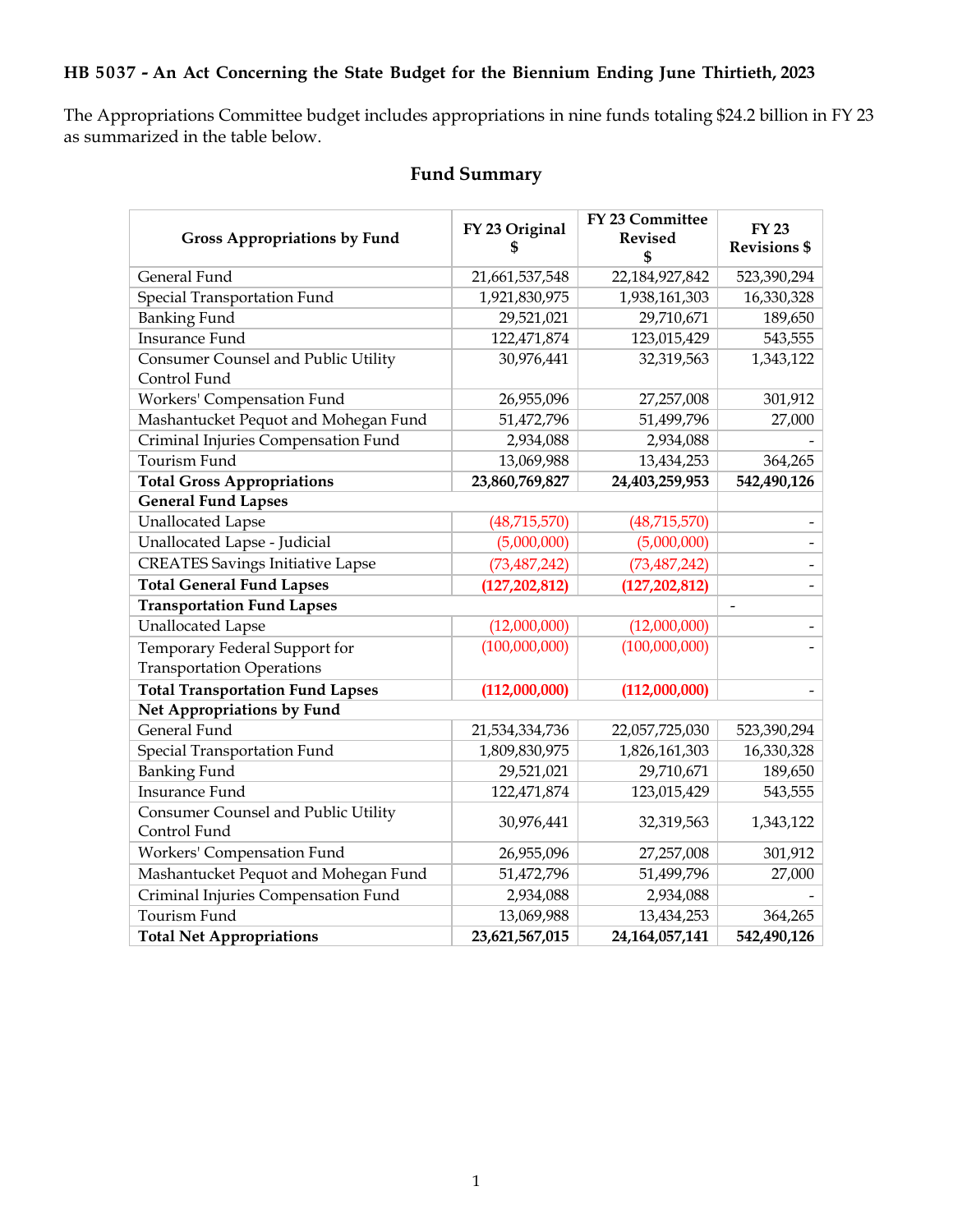#### **Spending Cap**

The budget is under the spending cap by \$0.2 million in FY 22 and \$4.6 million in FY 23. These calculations assume a deappropriation of \$22 million in FY 22 from the Debt Service account.

#### **Growth Rate**

The FY 23 growth rate for all appropriated funds is 6.2% over FY 22 appropriations. The FY 23 growth rate is 2.3% over FY 23 original appropriations. See the table below for details.

|                    | <b>FY 22</b> | <b>FY 23</b>        | <b>FY 23</b>          |               | <b>FY 23</b> | <b>FY 23</b>                |               |
|--------------------|--------------|---------------------|-----------------------|---------------|--------------|-----------------------------|---------------|
| Fund               | Approp.      | Original<br>Approp. | Change to<br>Original |               | Approp.      | Change from<br><b>FY 22</b> |               |
|                    | \$           | \$                  | \$                    | $\frac{0}{0}$ | \$           | \$                          | $\frac{0}{0}$ |
| General            | 20,746.4     | 21,534.3            | 523.4                 | 2.4%          | 22,057.7     | 1,311.3                     | 6.3%          |
| Transportation     | 1,721.8      | 1,809.8             | 16.4                  | $0.9\%$       | 1,826.2      | 104.4                       | $6.1\%$       |
| Other Appropriated | 275.1        | 277.4               | 2.8                   | $1.0\%$       | 280.2        | 5.1                         | 1.8%          |
| <b>TOTAL</b>       | 22,743.3     | 23,621.6            | 542.5                 | $2.3\%$       | 24,164.1     | 1,420.8                     | $6.2\%$       |

#### **FY 23 Budget Growth Rates (by fund – in millions)**

The following table provides a brief description of the funds being carryforward from the balance available from funds pursuant to PA 21-1 (JSS), Section 308(a) and from anticipated balances from certain accounts in FY 22 for initiatives in FY 23.

#### **Summary of Carryforwards and Revenue Diversions for FY 23**

| <b>Section</b> | Agency                                                                    | Fund            | <b>Title</b>                                                                                                    | Carryforwards | Revenue<br>Diversions \$ |
|----------------|---------------------------------------------------------------------------|-----------------|-----------------------------------------------------------------------------------------------------------------|---------------|--------------------------|
| 11b(47)        | Secretary of the<br><b>State</b>                                          | General<br>Fund | Election security and public education<br>program                                                               | 2,000,000     |                          |
| 11(b)48        | Reserve for Salary<br>Adjustments                                         | General<br>Fund | To support wage payouts and increase<br>funding available for state employee and<br>National Guard premium pay. | 28,861,306    |                          |
| 11(b)49        | Reserve for Salary<br>Adjustments                                         | General<br>Fund | Recruitment and retention of healthcare,<br>engineering, and other difficult to recruit<br>positions.           | 25,000,000    |                          |
| 11(b)50        | Workers'<br>Compensation<br>Claims -<br>Administrative<br><b>Services</b> | General<br>Fund | To settle workers" compensation claims                                                                          | 15,000,000    |                          |
| 11(b)51        | Department of<br>Emergency<br>Services and Public<br>Protection           | General<br>Fund | For police and public safety officer<br>training                                                                | 500,000       |                          |
| 11(b)52        | Labor Department                                                          | General<br>Fund | To support the restructuring of the<br>unemployment insurance system                                            | 459,159       |                          |
| 11(b)53        | Labor Department                                                          | General<br>Fund | To support enhanced employee wage<br>record reporting                                                           | 200,000       |                          |
| 11(b)54        | Labor Department                                                          | General<br>Fund | To support the restructuring of the<br>unemployment insurance system                                            | 235,000       |                          |
| 11(b)55        | Commission on<br>Human Rights and                                         | General<br>Fund | To support durational staff                                                                                     | 441,320       |                          |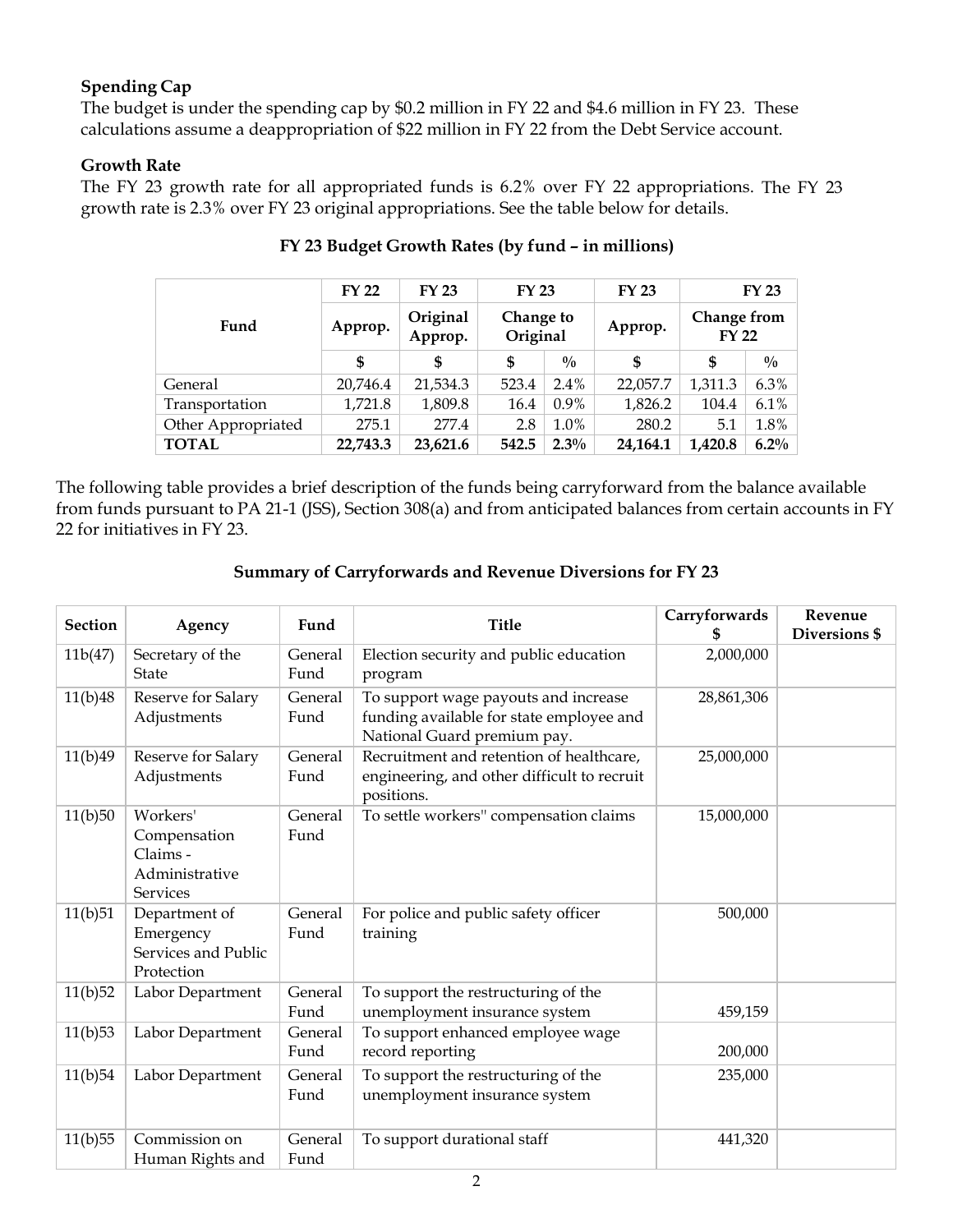| <b>Section</b> | Agency                                                    | Fund              | <b>Title</b>                                                                                                                                   | Carryforwards | Revenue<br>Diversions \$ |
|----------------|-----------------------------------------------------------|-------------------|------------------------------------------------------------------------------------------------------------------------------------------------|---------------|--------------------------|
|                | Opportunities                                             |                   |                                                                                                                                                | 5             |                          |
| 11(b)56        | Commission on<br>Human Rights and<br>Opportunities        | General<br>Fund   | To automate portions of the affirmative<br>action process                                                                                      | 200,000       |                          |
| 11(b)57        | Department of<br>Public Health                            | General<br>Fund   | For information technology costs related<br>to water well oversight                                                                            | 50,000        |                          |
| 11(b)58        | Office of Early<br>Childhood                              | General<br>Fund   | For the Nurturing Families Network                                                                                                             | 1,000,000     |                          |
| 11(b)59        | University of<br>Connecticut                              | General<br>Fund   | For costs of the twenty-seventh payroll<br>during the fiscal year ending June 30,<br>2023                                                      | 7,991,695     |                          |
| 11(b)60        | University of<br>Connecticut Health<br>Center             | General<br>Fund   | To provide temporary operating support                                                                                                         | 30,500,000    |                          |
| 11(b)61        | University of<br>Connecticut Health<br>Center             | General<br>Fund   | For costs of the twenty-seventh payroll<br>during the fiscal year ending June 30,<br>2023                                                      | 5,129,011     |                          |
| 11(b)62        | University of<br>Connecticut Health<br>Center             | General<br>Fund   | For AHEC, for costs of the twenty-<br>seventh payroll during the fiscal year<br>ending June 30, 2023                                           | 14,455        |                          |
| 11(b)63        | Connecticut State<br>Colleges and<br>Universities         | General<br>Fund   | For Community Tech College System, for<br>costs of the twenty-seventh payroll<br>during the fiscal year ending June 30,<br>2023                | 4,866,346     |                          |
| 11(b) 64       | Connecticut State<br>Colleges and<br>Universities         | General<br>Fund   | For Connecticut State Colleges and<br>Universities, for costs of the twenty-<br>seventh payroll during the fiscal year<br>ending June 30, 2023 | 5,026,555     |                          |
| 11(b)65        | Connecticut State<br>Colleges and<br>Universities         | General<br>Fund   | For Charter Oak State College, for costs<br>of the twenty-seventh payroll during the<br>fiscal year ending June 30, 2023                       | 107,099       |                          |
| 11(b)66        | Department of<br>Economic and<br>Community<br>Development | General<br>Fund   | To support the establishment of nonstop<br>air service to Jamaica                                                                              | 2,000,000     |                          |
| 12             | Office of Policy and<br>Management                        | General<br>Fund   | To support cost of accrued payouts                                                                                                             | 21,138,694    |                          |
| 13             | Labor Department                                          | General<br>Fund   | To support the costs of administering the<br>employment insurance program                                                                      | 5,000,000     |                          |
| 14             | Department of<br>Administrative<br>Services               | General<br>Fund   | Restore Lapsed Funding for the<br>Firefighters Cancer Relief Fund                                                                              |               | 800,000                  |
| 15             | University of<br>Connecticut Health<br>Center             | General<br>Fund   | Replenish the Medical Malpractice Trust<br>Fund                                                                                                |               | 20,000,000               |
| $16\,$         | Office of Health<br>Strategy                              | General<br>Fund   | <b>Examine State Agency Regulatory</b><br>Decisions                                                                                            | 400,000       |                          |
| 17(a)          | Department of<br>Transportation                           | Special<br>Trans. | Provide matching funds for projects<br>funded whole or in part by the<br>Infrastructure Investment and Jobs Act,<br>P.L. 117-58                | 50,000,000    |                          |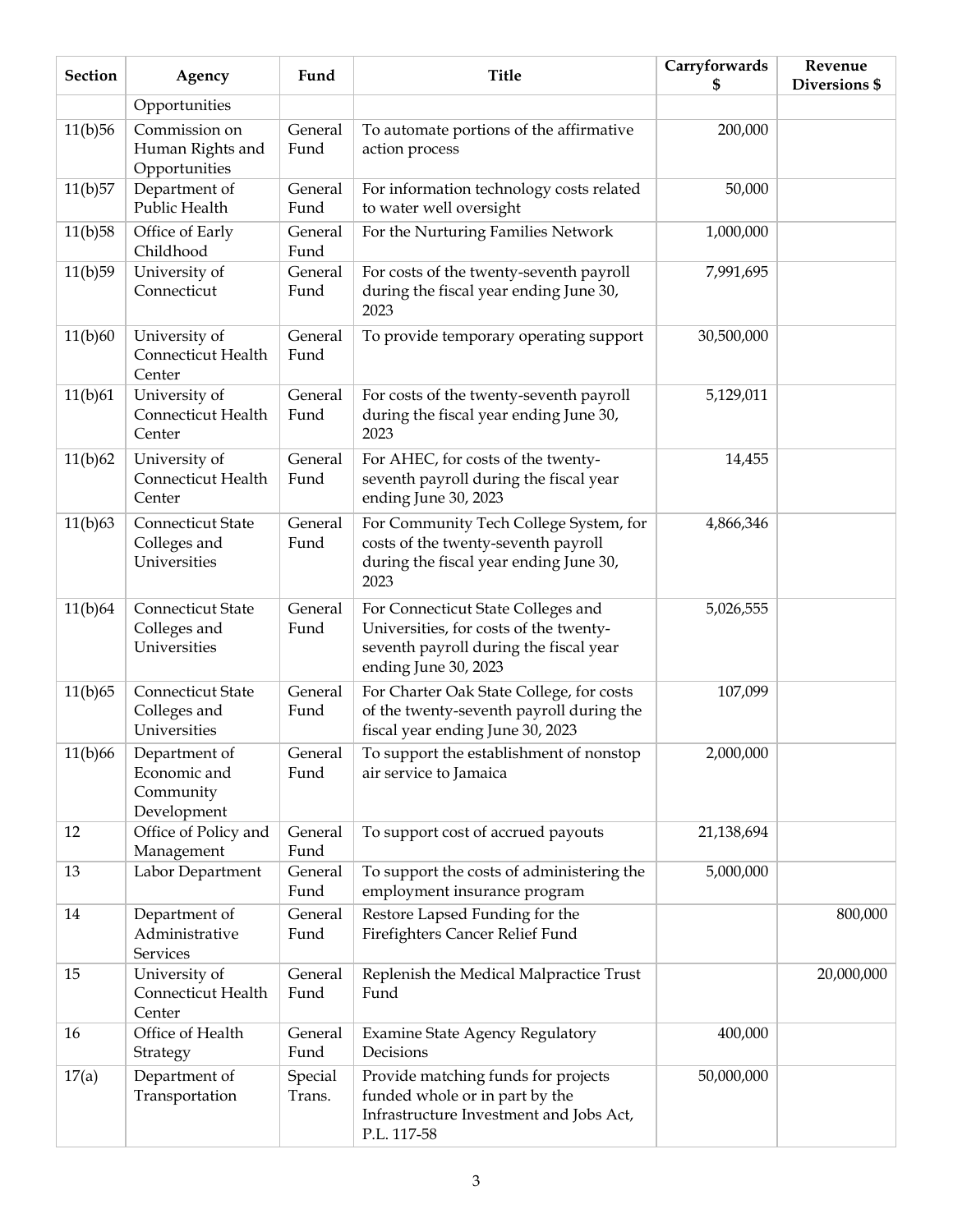| <b>Section</b> | Agency                                                          | Fund              | <b>Title</b>                                                                                                                    | Carryforwards<br>\$   | Revenue<br>Diversions \$ |
|----------------|-----------------------------------------------------------------|-------------------|---------------------------------------------------------------------------------------------------------------------------------|-----------------------|--------------------------|
| 17(b)          | Department of<br>Transportation                                 | Special<br>Trans. | Provide matching funds for projects<br>funded whole or in part by the<br>Infrastructure Investment and Jobs Act,<br>P.L. 117-58 | 50,000,000            |                          |
| 18             | University of<br>Connecticut                                    | General<br>Fund   | For the Connecticut Veterinary Medical<br>Diagnostic Laboratory                                                                 | 250,000               |                          |
| 19             | <b>State Department</b><br>Education                            | General<br>Fund   | Study of adequacy of social workers in<br>LEAs                                                                                  | 150,000               |                          |
| 20             | <b>State Department</b><br>of Education                         | General<br>Fund   | Study concerning mental health issues in<br>high school athletes                                                                | 100,000               |                          |
| 21             | Department of<br>Consumer<br>Protection                         | General<br>Fund   | Comprehensive Gaming Study                                                                                                      | 1,250,000             |                          |
| 22             | Department of<br>Agriculture                                    | General<br>Fund   | Grant to Brass City Food Hub                                                                                                    | 125,000               |                          |
| 23             | Legislative<br>Management                                       | General<br>Fund   | Removal of Mason Statute                                                                                                        | 100,000               |                          |
| 24-31          | Office of Early<br>Childhood                                    | General<br>Fund   | Early Childhood Wage Increases                                                                                                  | 74,000,000            |                          |
| 32             | Office Policy and<br>Management                                 | General<br>Fund   | Non-Union Wage Adjustments                                                                                                      | 23,000,000            |                          |
| 33             | Judicial<br>Department                                          | General<br>Fund   | Support a study of inmate mental health                                                                                         | 500,000               |                          |
| 34             | Judicial<br>Department                                          | General<br>Fund   | Counsel for domestic violence                                                                                                   | Unexpended<br>balance |                          |
| 35             | Connecticut State<br>Colleges and<br>Universities               | General<br>Fund   | <b>E-Commerce Training Program</b>                                                                                              | 65,000                |                          |
| 37             | Department of<br>Emergency<br>Services and Public<br>Protection | General<br>Fund   | To support police crisis intervention<br>training                                                                               | 100,000               |                          |
| 38             | Department of<br>Economic and<br>Community<br>Development       | General<br>Fund   | American Legion Post 85                                                                                                         | 4,000                 |                          |
| 39             | Department of<br>Transportation                                 | Special<br>Trans. | Grant to the Port Authority to conduct a<br>dredging study                                                                      | 3,000,000             |                          |

**Sections 9 and 10** reallocate federal American Rescue Plan Act (ARPA) funding from the State and Local Fiscal Relief Fund (SLFRF) and allocates the unallocated balance of the ARPA Capital Projects Fund (CPF). This results in a total of \$748.7 million in new ARPA (\$671.3 million in SLRFR and \$77.4 million in CPF) allocations for a variety of initiatives and grant programs.

The bill reduces General Fund revenue replacement ARPA SLFRF allocations by \$809.9 million, but only reallocates \$671.3 million, leaving \$137.7 million unallocated. This, combined with (1) \$233 million in previously unallocated SLFRF funding; and (2) \$2 million in reallocated FY 22 SLFRF funding, results in a total of approximately \$373.7 million unallocated.